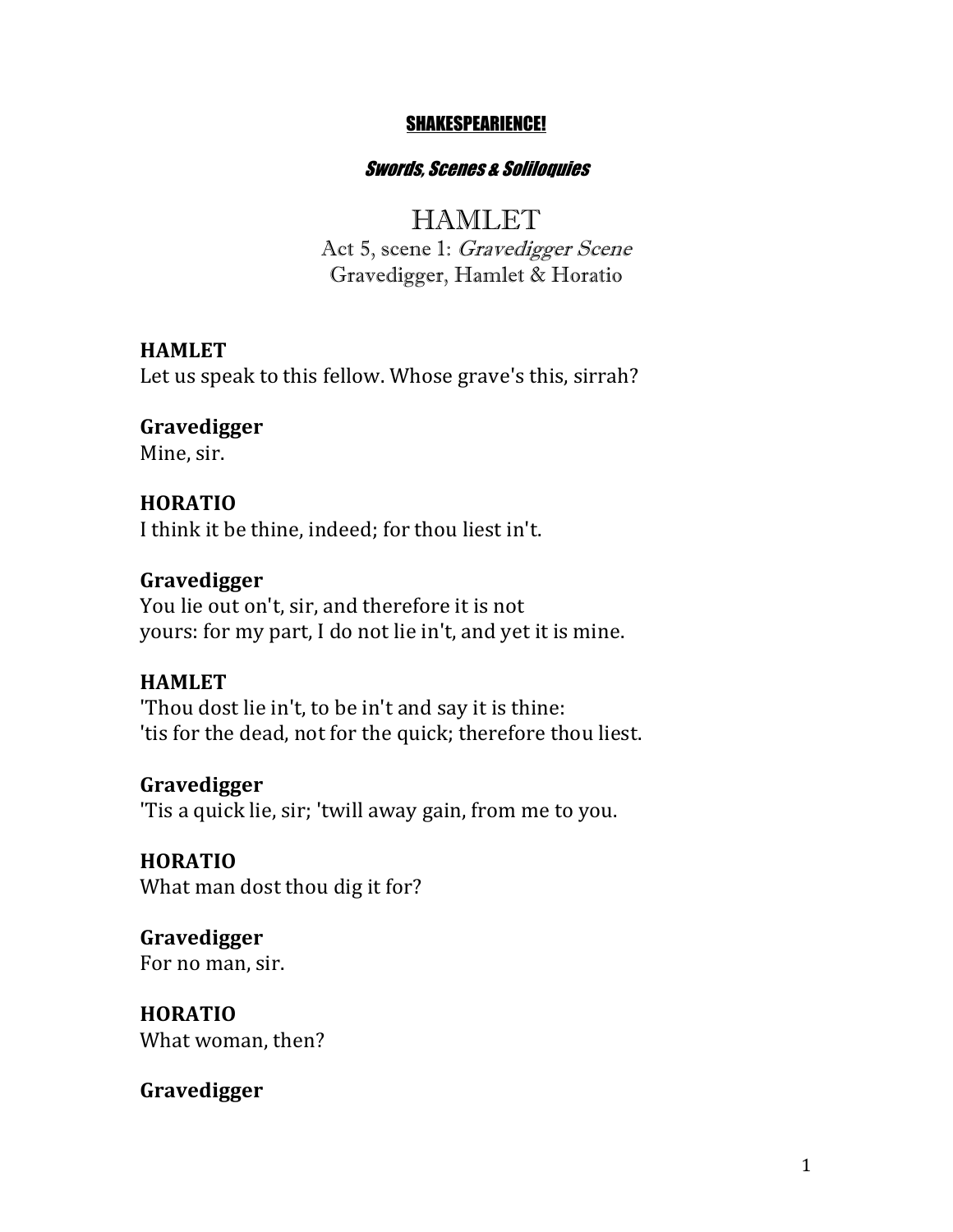For none, neither.

# **HAMLET**

*Who* is to be buried in't?

# **Gravedigger**

One that was a woman, sir; but, rest her soul, she's dead.

# **HORATIO**

[pulling Hamlet aside] How absolute the knave is! we must speak by the card, or equivocation will undo us.!

# **HAMLET**

How long hast thou been a grave-maker?

# **Gravedigger**

I came to't that day that our last king Hamlet overcame Fortinbras. It was the very day that young Hamlet was born; he that is mad, and sent into England.

# **HAMLET**

Ay, marry, why was he sent into England?

# **Gravedigger**

Why, because he was mad: he shall recover his wits there; or, if he do not, it's no great matter there.

# **HORATIO**

Why?

# **Gravedigger**

There the men are as mad as he.

# **HORATIO**

How long will a man lie i' the earth ere he rot?

# **Gravedigger**